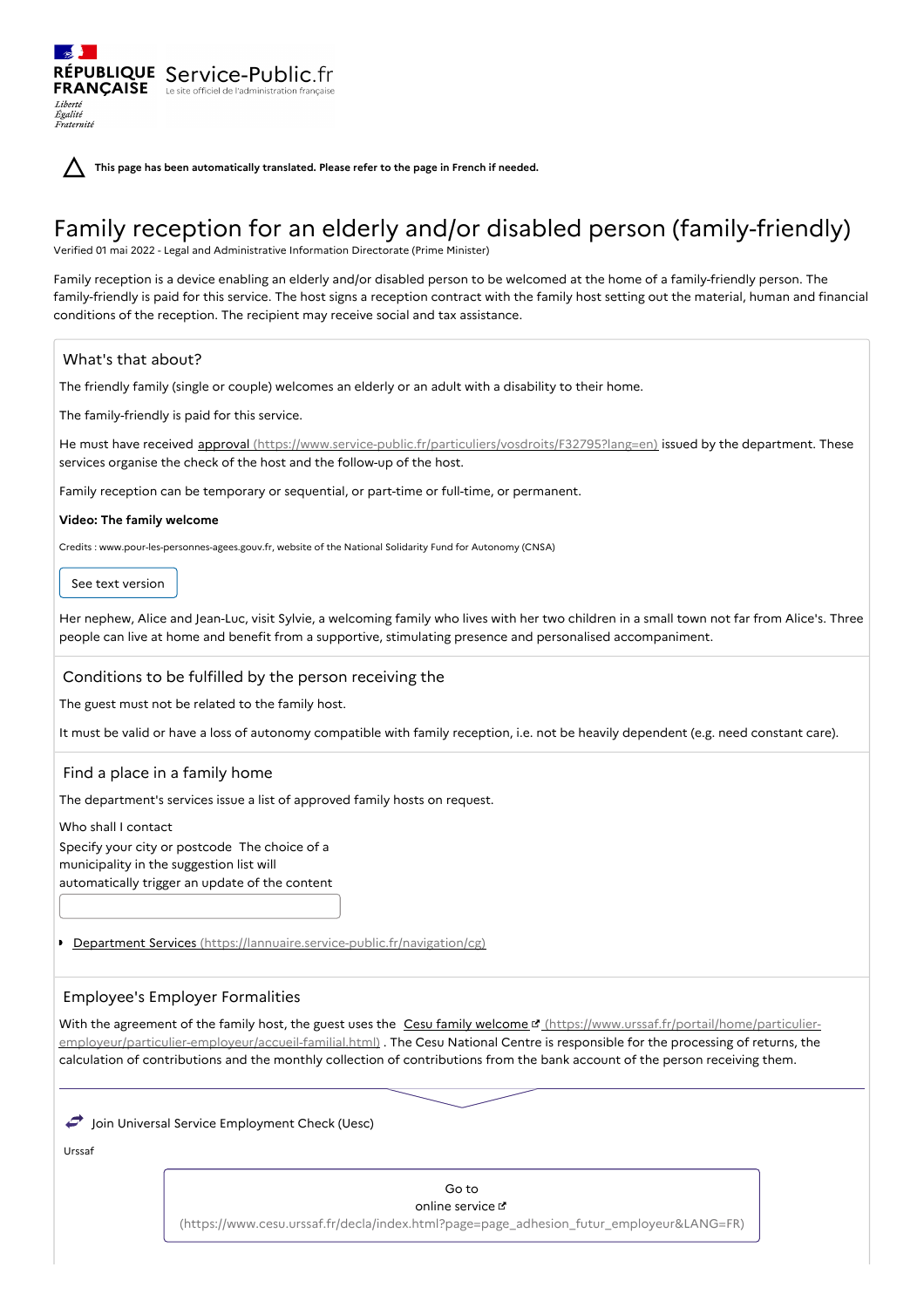## Host Agreement

The person welcomed or his legal representative must sign a host agreement in accordance with standard hospitality contract of [\(https://www.legifrance.gouv.fr/affichCodeArticle.do?cidTexte=LEGITEXT000006074069&idArticle=LEGIARTI000022791395\)](https://www.legifrance.gouv.fr/affichCodeArticle.do?cidTexte=LEGITEXT000006074069&idArticle=LEGIARTI000022791395) .

The signature must take place no later than the day of the arrival of the person being received.

A signed copy of the contract should be sent to the department. Any subsequent modification of the contract must also be reported and sent to the department.

Who shall I contact

.

Specify your city or postcode The choice of a municipality in the suggestion list will automatically trigger an update of the content

Department Services [\(https://lannuaire.service-public.fr/navigation/cg\)](https://lannuaire.service-public.fr/navigation/cg)

The contract provides for a personalised reception project according to the needs of the host. It shall contain the charter of rights and freedoms [\(https://www.legifrance.gouv.fr/affichTexteArticle.do?idArticle=LEGIARTI000006685278&cidTexte=LEGITEXT000005672828\)](https://www.legifrance.gouv.fr/affichTexteArticle.do?idArticle=LEGIARTI000006685278&cidTexte=LEGITEXT000005672828)

The host contract shall indicate in particular the following:

- Duration of the trial period and conditions for amending or terminating the contract with a notice period not less than 2 months
- Duration and pace of reception, i.e. permanent, temporary or sequential, full-time or part-time and period for which it is concluded
- Physical obligations of the host (accommodation, catering, maintenance)
- Rights and obligations of the host and the host
- Obligations of both parties to subscribe to insurance
- Financial conditions of reception (remuneration and allowances)
- Host's annual leave entitlements and conditions for replacing the host
- Social and medico-social follow-up of the person received

# Hospitality Cost

Hospitality costs include:

- Remuneration for services rendered (preparation and service of meals, ironing, personal assistance for the performance of certain acts, travel to take the person received to the doctor...)
- Paid leave allowances
- Allowances particular subjects calculated according to the recipient's need for assistance, related to his or her disability or loss of autonomy
- Allowance for the provision of accommodation
- Maintenance allowance (water, heating, food, maintenance and hygiene products...)

The guest pays the family host directly by any means (bank transfer, check...).

Remuneration for services rendered

The amount of remuneration for services rendered is equal to €27.13 raw per day.

This remuneration shall be supplemented by a vacation allowance corresponding to 10% compensation for services rendered.

Salary for services rendered and vacation pay are subject to social contributions by the host.

## Calculate your Family Friendly Contributions

Urssaf

Go to simulator [\(https://www.cesu.urssaf.fr/decla/index.html?page=page\\_estimer\\_af&LANG=FR\)](https://www.cesu.urssaf.fr/decla/index.html?page=page_estimer_af&LANG=FR)

#### Special hardship allowance

Depending on the level of hardship, i.e. the availability of the family caregiver related to the health status of the person received, the amount of the daily allowance shall be between €4.01 and €15.84.

Special hardship allowances are subject to social contributions by the person receiving them.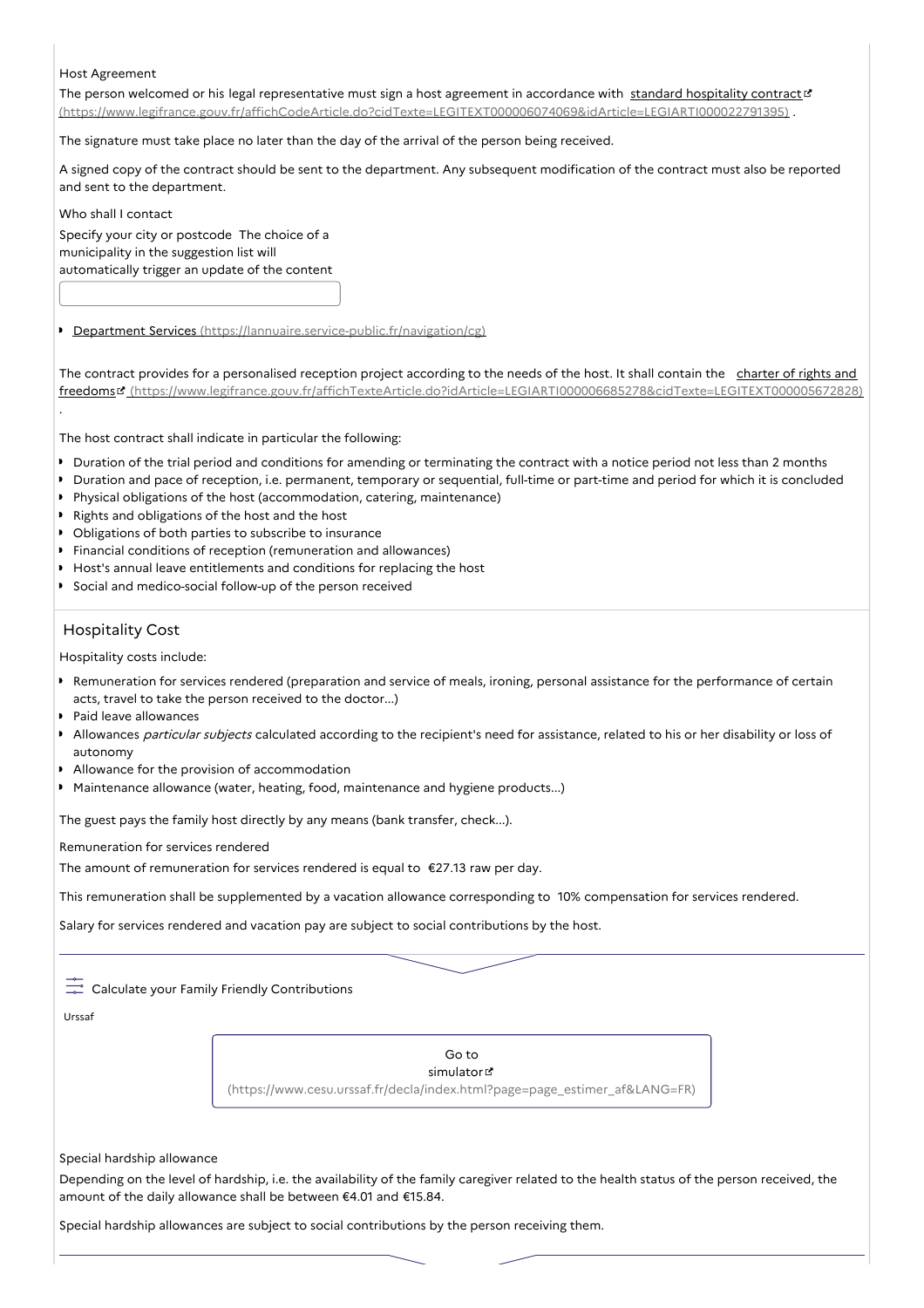## Calculate your Family Friendly Contributions

Urssaf

#### Go to simulator<sup>®</sup>

[\(https://www.cesu.urssaf.fr/decla/index.html?page=page\\_estimer\\_af&LANG=FR\)](https://www.cesu.urssaf.fr/decla/index.html?page=page_estimer_af&LANG=FR)

Allowance for the provision of accommodation

Accommodation allowance is the cost of accommodation. It shall be determined on the basis of:

- Size and quality of the rooms made available to the host
- Average rental prices in the surrounding area

The amount of the allowance shall be negotiated between the person receiving and the family host.

The department has a right of control over the amount of this allowance.

#### Maintenance allowance

The maintenance allowance can be adjusted according to the needs of the person receiving it (food, hygiene and maintenance products...). This allowance shall be between €7.72 and €19.30.

# Financial aid

Répondez aux questions successives et les réponses s'afficheront automatiquement

#### For the person welcomed

The person receiving the aid may benefit from the following aid provided that the criteria for granting it are met:

- Custom Autonomy Allocation (Apa) [\(https://www.service-public.fr/particuliers/vosdroits/F10009?lang=en\)](https://www.service-public.fr/particuliers/vosdroits/F10009?lang=en)
- Social housing assistance (ASH) [\(https://www.service-public.fr/particuliers/vosdroits/F2444?lang=en\)](https://www.service-public.fr/particuliers/vosdroits/F2444?lang=en)

#### For the welcoming family

The friendly family hotel tax credit for capital expenditures on seniors and/or disabled persons in the principal dwelling [\(https://www.service-public.fr/particuliers/vosdroits/F10752?lang=en\).](https://www.service-public.fr/particuliers/vosdroits/F10752?lang=en)

## In case of dispute

The person welcomed and the family friendly must first seek an amicable agreement.

If they fail, they must court [\(https://www.service-public.fr/particuliers/vosdroits/F20851?lang=en\)](https://www.service-public.fr/particuliers/vosdroits/F20851?lang=en) the place of residence of the family host.

#### Statute and miscellaneous references

- **Code of Social Action and Families: Articles L311-3 to L311-11 L2** [\(https://www.legifrance.gouv.fr/codes/section\\_lc/LEGITEXT000006074069/LEGISCTA000006174398/\)](https://www.legifrance.gouv.fr/codes/section_lc/LEGITEXT000006074069/LEGISCTA000006174398/) Accepted Charter of Human Rights and Freedoms (section L311-4), possibility for the person to appeal to <sup>a</sup> qualified person (section L311-5) and <sup>a</sup> trusted person (section L311-5-1)
- Code of Social Action and Families: Articles L441-1 to L441-4 [\(https://www.legifrance.gouv.fr/codes/section\\_lc/LEGITEXT000006074069/LEGISCTA000006157648/\)](https://www.legifrance.gouv.fr/codes/section_lc/LEGITEXT000006074069/LEGISCTA000006157648/) Definition of the family host (Article L441-1)
- Code of Social Action and Families: Article L442-1 **d** [\(https://www.legifrance.gouv.fr/codes/section\\_lc/LEGITEXT000006074069/LEGISCTA000006157695/\)](https://www.legifrance.gouv.fr/codes/section_lc/LEGITEXT000006074069/LEGISCTA000006157695/) Contract between the host and the host, remuneration, use of the declarative Cesu
- Code of Social Action and Families: Articles L443-4 to L443-11 [\(https://www.legifrance.gouv.fr/codes/section\\_lc/LEGITEXT000006074069/LEGISCTA000006157650/\)](https://www.legifrance.gouv.fr/codes/section_lc/LEGITEXT000006074069/LEGISCTA000006157650/) Insurance contract (Article L443-4), therapeutic family reception (Article L443-10)
- Code of Social Action and Families: Articles R442-1 to D442-5 & [\(https://www.legifrance.gouv.fr/codes/section\\_lc/LEGITEXT000006074069/LEGISCTA000006160930/\)](https://www.legifrance.gouv.fr/codes/section_lc/LEGITEXT000006074069/LEGISCTA000006160930/) Contract between the host and the family host
- Code of Social Action and Families: annexe 3-8-1 [\(https://www.legifrance.gouv.fr/codes/article\\_lc/LEGIARTI000043588495/\)](https://www.legifrance.gouv.fr/codes/article_lc/LEGIARTI000043588495/) Standard contract for direct family reception
- Code of Social Action and Families: annexe 3-8-3 **¤** [\(https://www.legifrance.gouv.fr/codes/article\\_lc/LEGIARTI000038928479/\)](https://www.legifrance.gouv.fr/codes/article_lc/LEGIARTI000038928479/) Family Friendly Accommodation Repository
- Labour Code: Articles L1271-1 to L1271-8 [\(https://www.legifrance.gouv.fr/codes/section\\_lc/LEGITEXT000006072050/LEGISCTA000006189478/\)](https://www.legifrance.gouv.fr/codes/section_lc/LEGITEXT000006072050/LEGISCTA000006189478/) Use of the Universal Service Employment Check (Uesc) to declare the family host (Articles L1271-1 to L1271-2)